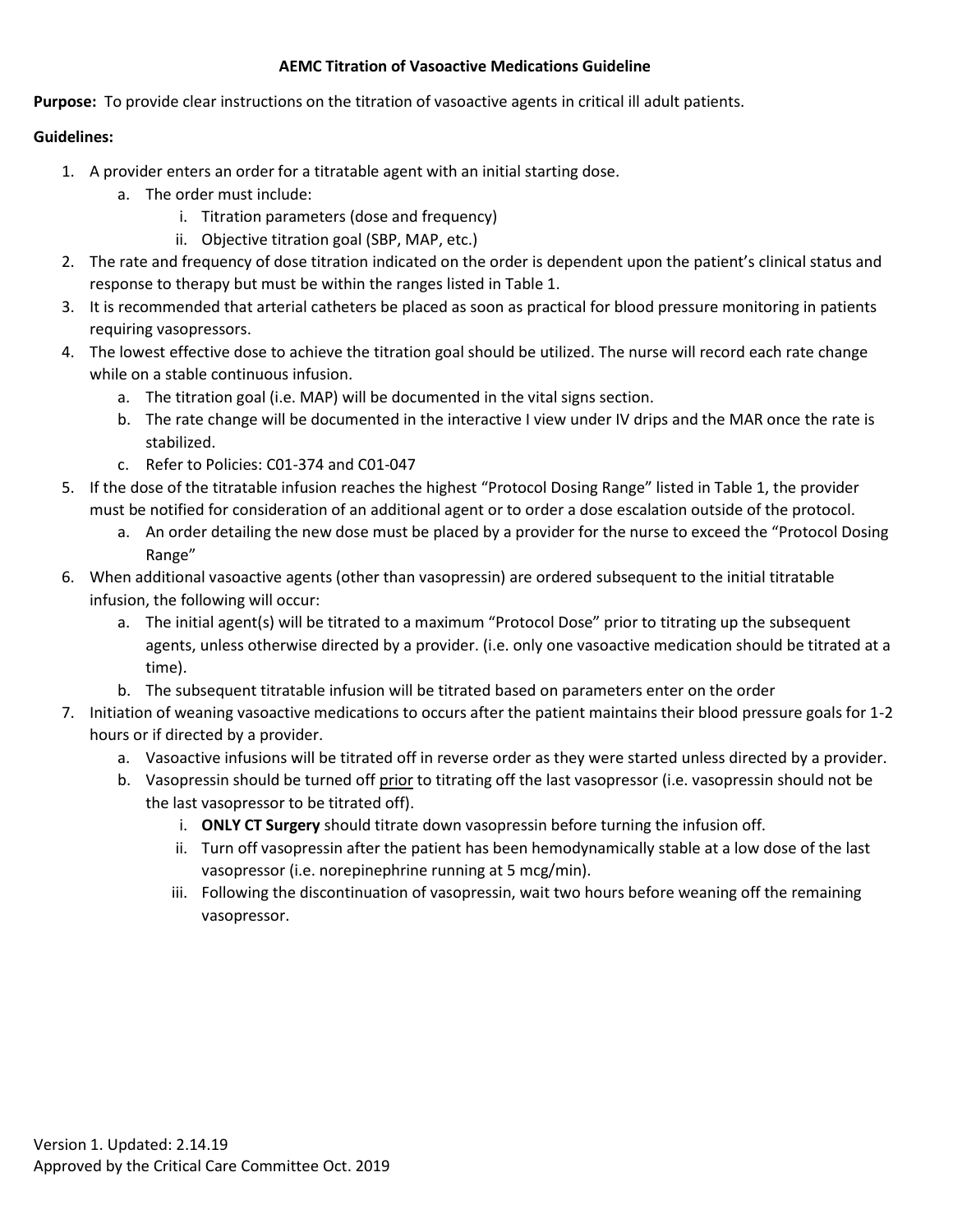**Table 1. Vasoactive Medication Titration** CVC: Central Venous Catheter

| <b>Drug</b>        | Concentration                               | <b>Fluid</b>      | <b>Protocol Dose Range</b> | <b>Titration Dose</b><br>Increment | Rate of<br><b>Titration</b> | <b>Maximum</b><br><b>Dose</b> | Powerplan                                                                                                         | <b>CVC</b><br>Needed?  |
|--------------------|---------------------------------------------|-------------------|----------------------------|------------------------------------|-----------------------------|-------------------------------|-------------------------------------------------------------------------------------------------------------------|------------------------|
| Clevidipine        | 25mg/50mL                                   | Lipid             | $1-21$ mg/hr               | 2 <sub>mg</sub>                    | 2 minutes                   | 21 mg                         | Antihypertensives and<br>rate control, Stroke                                                                     | No                     |
| <b>Diltiazem</b>   | 125mg/125mL                                 | <b>NSS</b><br>D5W | $5-15$ mg/hr               | 5 mg/hr                            | 15 minutes                  | 15 mg/hr                      | Antihypertensives and<br>rate control<br>Dysrhythmias<br>Cardiovascular Meds                                      | No                     |
| <b>DoBUTamine</b>  | 500mg/250mL                                 | D5W<br><b>NSS</b> | 2.5-20 mcg/kg/min          | By physician order only            |                             | 20 mcg/kg/min                 | Vasopressors and<br>Inotropes<br><b>CHF Admission Orders</b>                                                      | Refer to<br>guidelines |
| <b>DOPamine</b>    | 400mg/250mL<br>800mg/250mL<br>1600mg/250mL  | D5W<br><b>NSS</b> | 2-20 mcg/kg/min            | 5mcg/kg/min                        | 5 minutes                   | 40 mcg/kg/min                 | Vasopressors and<br>Inotropes<br>Cardiovascular Meds<br><b>Critical Care Meds</b>                                 | Refer to<br>guidelines |
| Epinephrine        | 4mg/250mL<br>8mg/250mL<br>16mg/250mL        | D5W<br><b>NSS</b> | 1-10 mcg/min               | 1mcg/min                           | 5 minutes                   | Indication<br>Specific        | Vasopressors and<br>Inotropes<br><b>Critical Care Meds</b>                                                        | Yes                    |
| <b>Esmolol</b>     | 2500mg/250mL                                | <b>NSS</b>        | 50-200 mcg/kg/min          | 25 mcg/kg/min                      | 5 minutes                   | 300 mcg/min                   | Antihypertensives and<br>rate control<br>Cardiovascular Meds<br>Cath Alert, Dysrhythmias<br>Cardiovascular meds   | No                     |
| Labetalol          | 300mg/300mL<br>600mg/300mL                  | <b>NSS</b><br>D5W | $1-4$ mg/min               | $0.5$ mg/min                       | 15 minutes                  | 4 mg/min                      | Antihypertensives and<br>rate control                                                                             | No                     |
| <b>Milrinone</b>   | 20mg/100mL                                  | <b>NSS</b><br>D5W | 0.125-0.75 mcg/kg/min      | By physician order only            |                             | 0.75<br>mcg/kg/min            | Vasopressors and<br>Inotropes, CHF Admission                                                                      | No                     |
| <b>Nicardipine</b> | 20mg/200mL (ED)<br>25mg/250mL<br>50mg/250mL | <b>NSS</b><br>D5W | $5-15$ mg/hr               | $2.5 \text{ mg/hr}$                | 15 minutes                  | 15 mg/hr                      | Antihypertensives and<br>rate control<br>Cardiovascular meds<br>Chest pain<br><b>Critical Care Meds</b><br>Stroke | No                     |
| Nitroglycerin      | 50mg/250mL<br>100mg/250mL                   | D5W<br><b>NSS</b> | 10-200 mcg/min             | 10 mcg/min                         | 5 minutes                   | 400 mcg/min                   | Antihypertensives and<br>rate control<br>Cardiovascular Meds<br>Chest pain, CHF, Cath<br>alert                    | No                     |
| Nitroprusside      | 50mg/250mL<br>100mg/250mL                   | D5W               | 0.25-10 mcg/kg/min         | 0.25<br>mcg/kg/min                 | 5 minutes                   | 10 mcg/kg/min                 | Cardiovascular Meds                                                                                               | No                     |
| Norepinephrine     | 8mg/250mL<br>16mg/250mL                     | D5W               | 2-30 mcg/min               | 5 mcg/min                          | 5 minutes                   | Indication<br>Specific        | Vasopressors and<br>Inotropes<br>Cardiovascular Meds<br><b>Critical Care Meds</b>                                 | Refer to<br>guidelines |
| Phenylephrine      | 40mg/250mL<br>80mg/250mL                    | <b>NSS</b><br>D5W | 40-300 mcg/min             | 10 mcg/min                         | 5 minutes                   | 300 mcg/min                   | Vasopressors and<br>Inotropes<br>Cardiovascular Meds<br><b>Critical Care Meds</b>                                 | Refer to<br>guidelines |
| Vasopressin        | 20units/50mL                                | <b>NSS</b>        | 0.03 units/min             | <b>CT Surgery ONLY</b>             |                             |                               | Vasopressors and                                                                                                  | Yes                    |
|                    |                                             | D5W               |                            | 0.01 units/min                     | 30 minutes                  | 0.2units/min                  | Inotropes                                                                                                         |                        |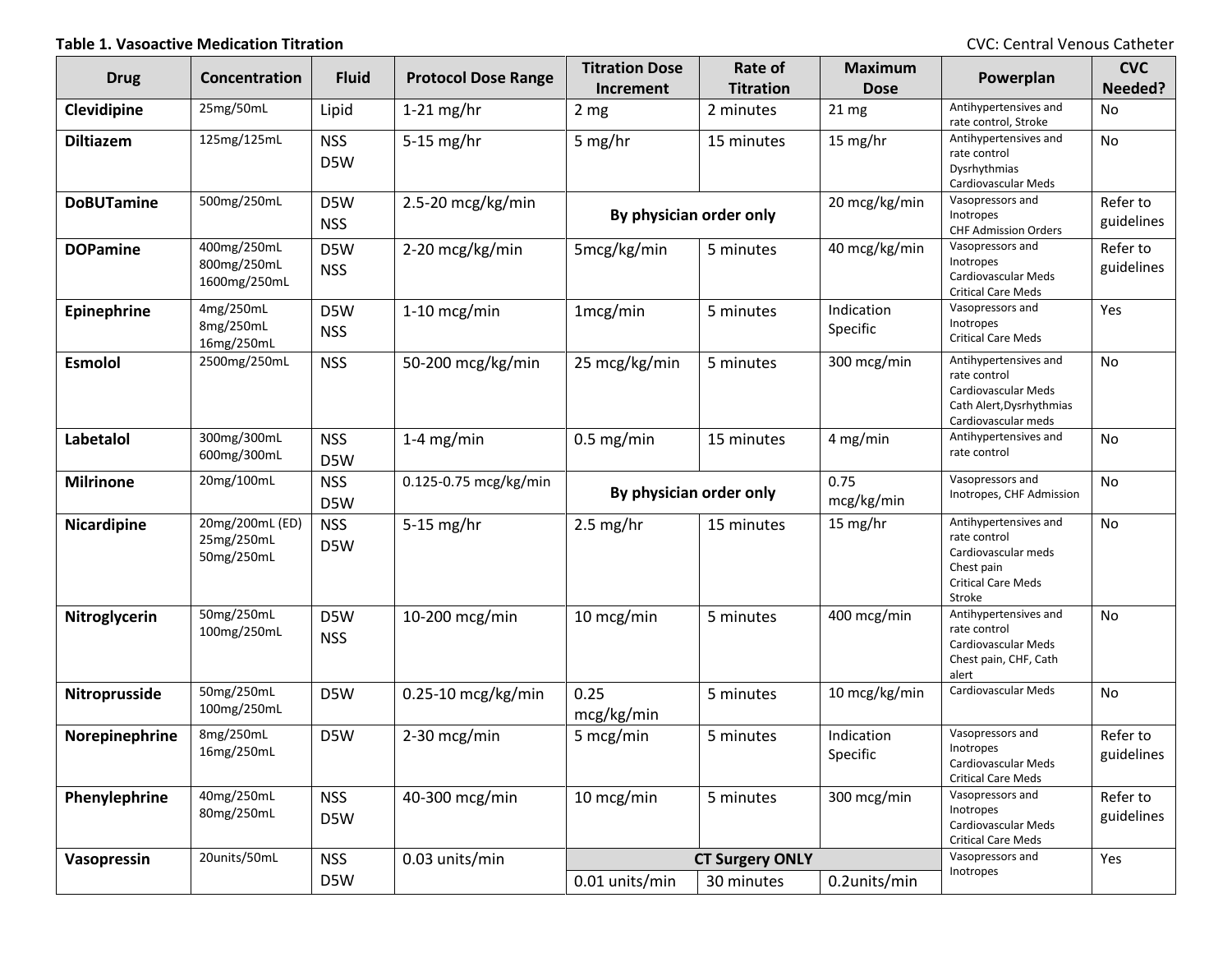## **Table 2. Non-Vasoactive Medication Titrations**

| <b>Drug</b>            | Concentration                                    | <b>Fluid</b>  | Load                                                                                                                            | <b>Usual Dose</b>     | <b>Suggested Rate Adjustments</b>                                                                      | <b>Clinical Endpoint</b> |
|------------------------|--------------------------------------------------|---------------|---------------------------------------------------------------------------------------------------------------------------------|-----------------------|--------------------------------------------------------------------------------------------------------|--------------------------|
| <b>Dexmedetomidine</b> | 200 mcg/50 mL<br>400 mcg/100 mL                  | <b>NSS</b>    | No loading dose                                                                                                                 | $0.5 - 1$ mcg/kg/hr   | Titrate by 0.1 mcg/kg/hr every 30-60<br>minutes                                                        | $SAS = 3-4$              |
| Fentanyl               | 1000 mcg/100 mL<br>3000 mcg/300 mL               | NSS or<br>D5W | <b>Bolus Recommendations:</b><br>12.5 mcg q5 mins for CcPOT 2-3<br>25 mcg q5 mins for CcPOT 4-6<br>50 mcg q5 mins for CcPOT 7-8 | $25 - 300$ mcg/hr     | Titrate by 25 mcg/hr every 30 minutes.                                                                 | CcPOT 0-2; SAS 3-4       |
| Hydromorphone          | 10 mg/100 mL                                     | NSS or<br>D5W | <b>Bolus Recommendations:</b><br>0.2 mg q10 min for CcPOT 2-3<br>0.4 mg q10 min for CcPOT 4-6<br>0.8 mg q10 min for CcPOT 7-8   | $0.4 - 3$ mg/hr       | Titrate by 0.25 mg/hr every 30<br>minutes                                                              | CcPOT 0-2; SAS 3-4       |
| <b>Ketamine</b>        | 500 mg/250 mL<br>1000 mg/500 mL                  | NSS or<br>D5W |                                                                                                                                 | $0.05 - 0.4$ mg/kg/hr | Titrate by 0.05 mg/kg/min every 30<br>minutes                                                          | $SAS = 3-4$              |
| Lorazepam              | 100 mg/50 mL                                     | NSS or<br>D5W | $0.01 - 0.06$ mg/kg                                                                                                             | $0.01 - 0.1$ mg/kg/hr | Titrate by 0.5 mg/hr every 30-60<br>minutes                                                            | $SAS = 3-4$              |
| <b>Midazolam</b>       | 50 mg/50 mL<br>100 mg/100 mL                     | NSS or<br>D5W | $0.02 - 0.05$ mg/kg<br><b>Bolus Recommendations:</b><br>2 mg q10min for SAS 5-6<br>4 mg q10min for SAS 7                        | $1-10$ mg/hr          | Titrate by 1 mg/hr every 30 minutes                                                                    | $SAS = 3-4$              |
| <b>Morphine</b>        | 100 mg/100 mL                                    | NSS or<br>D5W | <b>Bolus Recommendations:</b><br>1 mg q10 min for CcPOT 2-3<br>2 mg q10 min for CcPOT 4-6<br>4 mg q10 min for CcPOT 7-8         | $1 - 10$ mg/hr        | Titrate by 1 mg/hr every 30 minutes                                                                    | CcPOT 0-2; SAS 3-4       |
| Propofol               | 1000 mg/100 mL<br>500 mg/50 mL<br>200mg/20mL(ED) |               |                                                                                                                                 | 5-50 mcg/kg/min       | Titrate by 5 mcg/kg/min every 5-10<br>min<br>*Consider reducing infusion by 50% if<br>$SBP < 100$ mmHg | SAS 3-4                  |

## **Table 3. Miscellaneous Infusions and Protocols**

| <b>Drug</b>       | <b>Concentration</b>        | <b>Fluid</b>               | Load                                                      | <b>Usual Dose</b>                                                                                 | <b>Notes</b>                                                                                        |
|-------------------|-----------------------------|----------------------------|-----------------------------------------------------------|---------------------------------------------------------------------------------------------------|-----------------------------------------------------------------------------------------------------|
| <b>Amiodarone</b> | 450 mg/250 mL               | D <sub>5</sub> W           | 150 mg/100 mL D5W<br>over 10 minutes                      | 1 mg/min $x$ 6 hrs;<br>$0.5$ mg/min x 18 hrs                                                      | No titrations                                                                                       |
| Argatroban        | 50 mg/50 mL<br>250mg/250 mL | NSS or<br>D <sub>5</sub> W |                                                           | <b>Starting Rates:</b><br>$0.5 \text{ mcg/kg/min}$<br>(ICU or Liver)<br>2 mcg/kg/min<br>(non-ICU) | Argatroban calculator for titration on the E-net<br>Therapeutic aPTT: 1.5-3 x normal (Max = 90 sec) |
| <b>Heparin</b>    | 25,000 units/<br>250 mL     | D5W or<br><b>NSS</b>       | Thrombotic: 80 units/kg<br>Non-thrombotic: 60<br>units/kg | Thrombotic: 18 units/kg/hr<br>Non-thrombotic: 12 units/kg/hr                                      | Titrate per nomogram<br>Therapeutic aPTT 76-112                                                     |
| <b>Insulin</b>    | 100 units/100 mL            | NSS or<br>D5W              | DKA: 0.15 units/kg                                        | DKA: 0.1 units/kg/hr<br>NON-DKA: BG 130-220 mg/dL: 2 units/hr<br>BG>220 mg/dL: 4 units/hr         | DKA: Titrate per physician order<br>Non-DKA: Per protocol, calculator on the E-net                  |